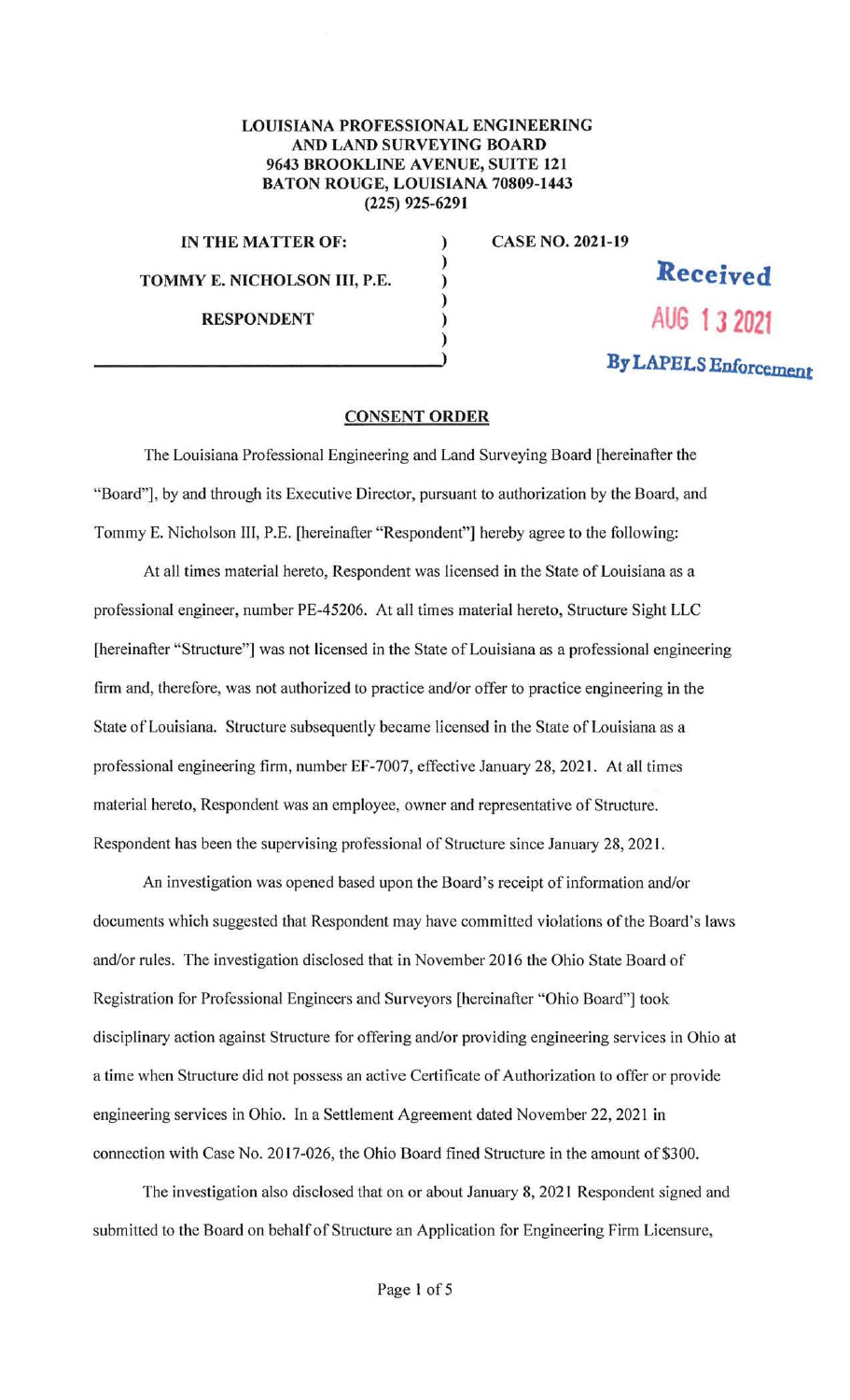confirming thereon that **(a)** Structure had never been the subject of a disciplinary action by the engineering licensing authority in another jurisdiction, **(b)** to the best of his knowledge, information and belief the statements and information in the application were true and correct in substance and effect and were made in good faith and **(c)** an omission or untrue response in the application could constitute fraud, deceit, material misstatement, perjury or the giving of false or forged evidence under La. R.S. 37:698 and 37:700.

La. R.S. 37:698(A)(l) prohibits licensees from committing any fraud, deceit, material misstatement or perjury, or the giving of any false or forged evidence, in applying for a license with the Board. La. R.S. 37:698(H) permits the Board to take disciplinary action against persons who violate La. R.S. 37:698(A)(1), upon a finding of guilt following the preferral of charges, notice and hearing and a majority vote of its entire membership authorized to participate in the proceeding. La. R.S. 37:698(A)(l) and La. R.S. 37:698(H) were in effect at all times material hereto.

It is undisputed that **(a)** at all times material hereto Respondent was licensed in Louisiana as a professional engineer, **(b)** at all times material hereto Structure was not licensed in Louisiana as a professional engineering firm, **(c)** Structure subsequently became licensed in Louisiana as a professional engineering firm, effective January 28, 2021, **(d)** at all times material hereto Respondent was an employee, owner and representative of Structure, (e) Respondent has been the supervising professional of Structure since January 28, 2021, **(f)** in November 2016 Respondent was the subject of a disciplinary action by the engineering licensing authority in another jurisdiction and (g) on or about January 8, 2021 Respondent falsely stated on Structure's Louisiana application for firm licensure that Structure had never been the subject of a disciplinary action by the engineering licensing authority in another jurisdiction.

By letter dated July 19, 2021, the Board gave notice to Respondent that it was considering the preferral of charges against Respondent on the grounds that Respondent may have violated La. R.S.  $37:698(A)(1)$ , relative to fraud, deceit, material misstatement or perjury, or the giving of any false or forged evidence, in applying for a license with the Board.

Wishing to dispense with the need for further disciplinary action and to conclude the instant proceeding without further delay and expense, for the purpose of this proceeding only, Respondent and the Board do hereby enter into this Consent Order, in which Respondent of his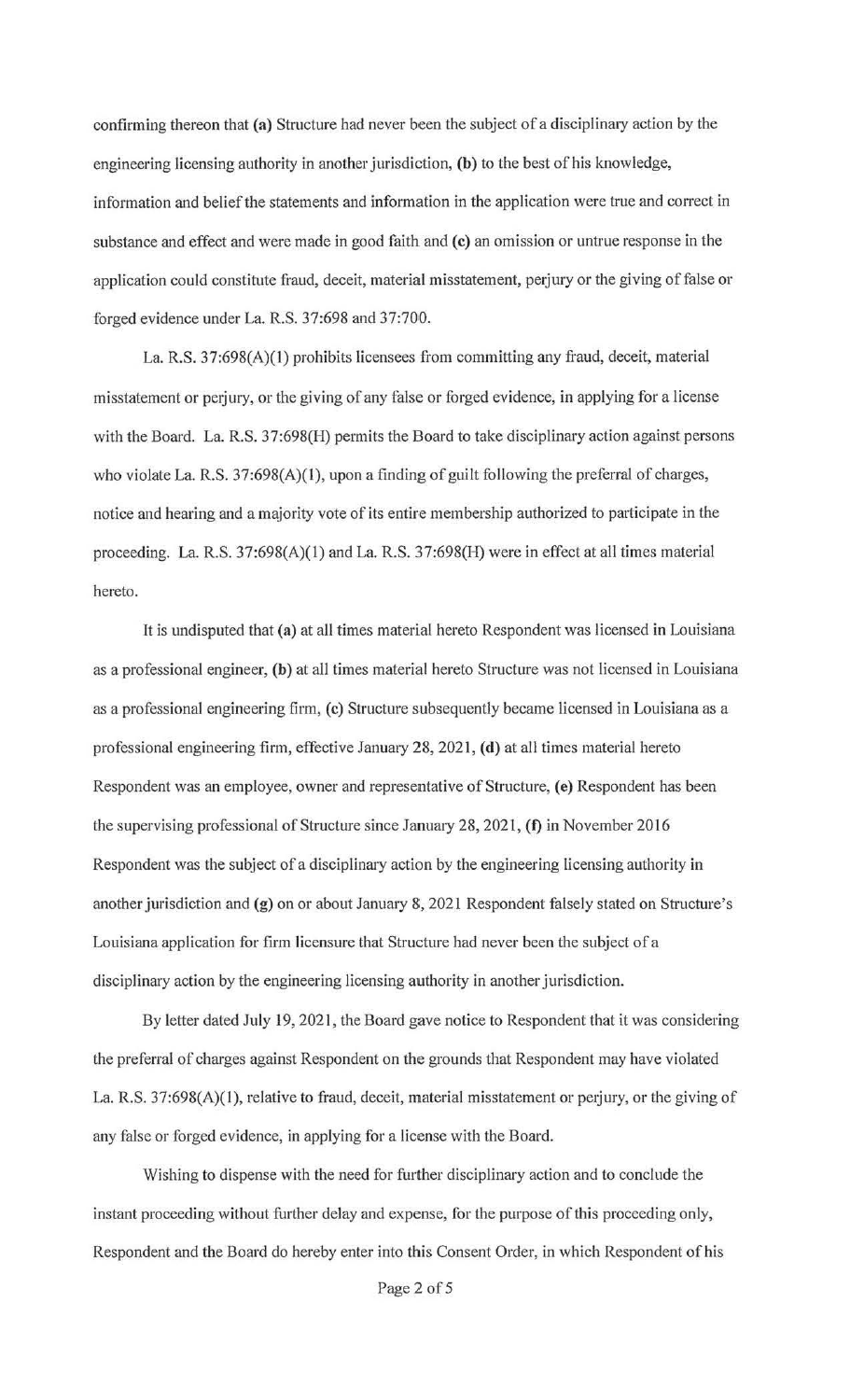own free will consents to the issuance of a Consent Order by the Board, wherein Respondent agrees to **(a)** pay a fine of One Thousand and No/100 (\$1,000.00) Dollars, **(b)** pay administrative costs of Four Hundred Ninety-Eight and 95/100 (\$498.95) Dollars, **(c)** successfully complete the Board's online Louisiana Laws and Rules Quiz, **(d)** successfully complete the Board's online Louisiana Professionalism and Ethics Quiz, **(e)** the immediate suspension of his Louisiana professional engineer license if he fails to comply with any portion of this Consent Order, with said suspension continuing until he so complies, and **(f)** the publication of this Consent Order on the Board's website and a summary of this matter in the Board's official journal, the *Louisiana Engineer and Surveyor Journal,* and the reporting of this matter to the National Council of Examiners for Engineering and Surveying (NCEES), identifying Respondent by name.

Respondent admits that his conduct as set forth above constitutes violations of the above referenced laws and/or rules as stated herein. Respondent acknowledges awareness of said laws and/or rules and states that he will comply with all applicable laws and rules henceforth. Respondent has been advised of his right to an informal conference, to be represented by counsel before the Board and/or to appear at any hearing personally or by counsel and present witnesses and evidence in his own behalf, he hereby waives this right and his right to appeal, and he states affirmatively that he has been afforded all administrative remedies due him under the law. Respondent further acknowledges awareness of the fact that the signed original of this Consent Order will remain in the custody of the Board as a public record and will be made available for public inspection and copying upon request.

Therefore, in consideration of the foregoing and by signing this Consent Order, Respondent does hereby waive his right to an informal conference, to a hearing before the Board, to the presenting of evidence and witnesses on his behalf, to Findings of Fact and Conclusions of Law in this case, and to judicial review of this Consent Order.

Respondent hereby represents that **(a)** he fully understands the meaning and intent of this Consent Order, including but not limited to its final and binding effect, **(b)** he has voluntarily entered into this Consent Order and that no other promise or agreement of any kind has been made to or with it by any person whatsoever to cause the execution of this instrument and **(c)** the sanctions set forth in this Consent Order do not prevent the Board from taking further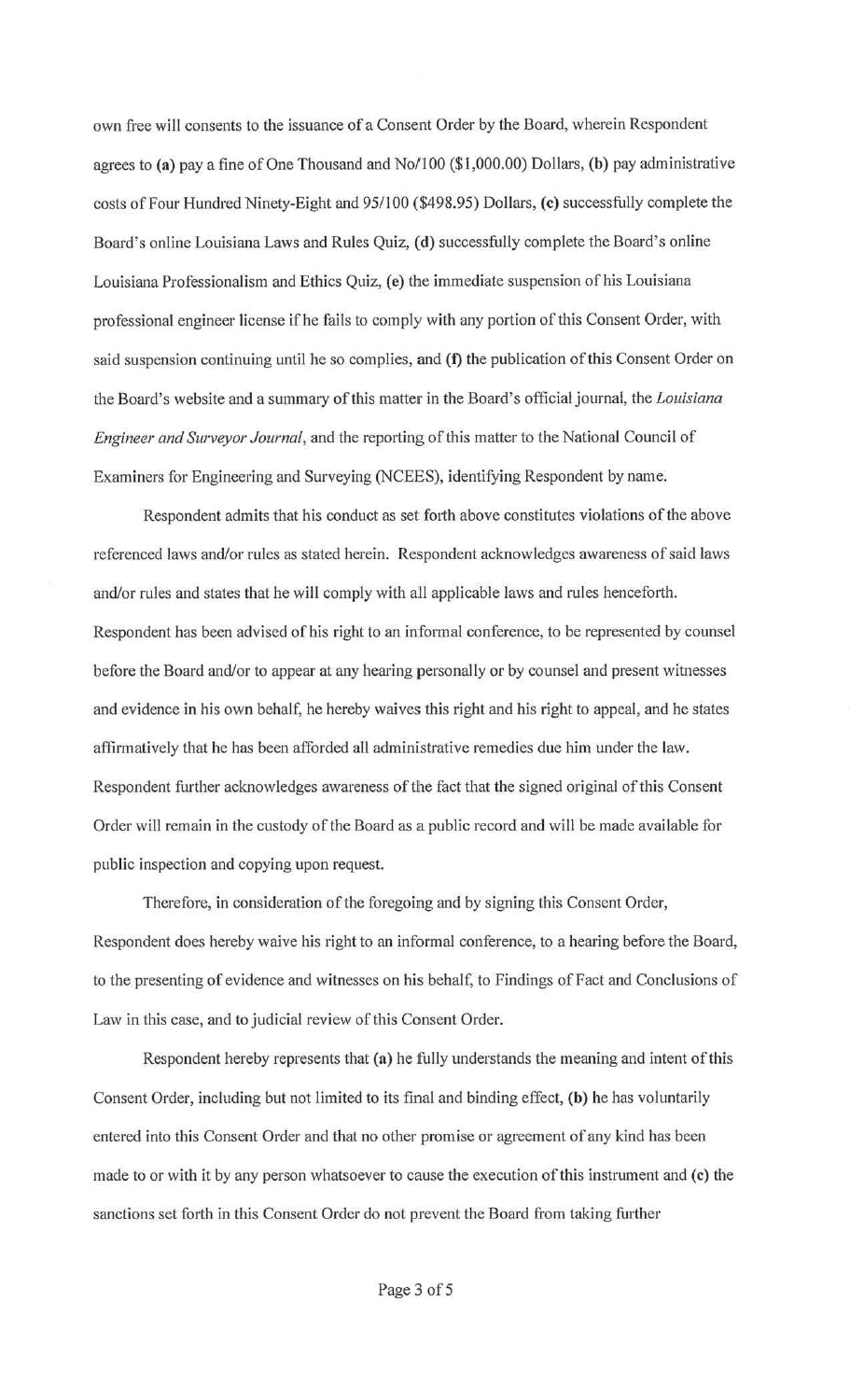disciplinary or enforcement action against Respondent on matters not specifically addressed in this Consent Order.

WHEREFORE, the Louisiana Professional Engineering and Land Surveying Board and Respondent agree that:

1. Respondent shall pay a fine of One Thousand and No/100 (\$1,000.00) Dollars, which shall be tendered to the Board by certified check payable to the Board, due upon the signing of this Consent Order; and

2. Respondent shall pay administrative costs of Four Hundred Ninety-Eight and 95/100 (\$498.95) Dollars, which shall be tendered to the Board by certified check payable to the Board, due upon the signing of this Consent Order; and

3. Respondent shall successfully complete the Board's online Louisiana Laws and Rules Quiz with a score of 90% or higher and return it to the Board within sixty (60) days of the effective date of this Consent Order; and

4. Respondent shall successfully complete the Board's online Louisiana Professionalism and Ethics Quiz with a score of 90% or higher and return it to the Board within sixty (60) days of the effective date of this Consent Order; and

5. Respondent's Louisiana professional engineer license, number PE-45206, shall be immediately suspended if he fails to comply with any portion of this Consent Order, with said suspension continuing until he so complies; and

6. This Consent Order shall be published on the Board's website and a summary of this matter shall be printed in the official journal of the Board, the *Louisiana Engineer and Surveyor Journal,* and reported to the National Council of Examiners for Engineering and Surveying (NCEES), identifying Respondent by name; and

7. This Consent Order shall not become effective unless and until it is accepted and signed by and on behalf of the Board. Should the Board not accept and sign this Consent Order, it is agreed that presentation of this matter to the Board shall not prejudice the Board or any of its members, staff, attorneys or representatives from further participation, consideration, or resolution of any further proceedings herein.